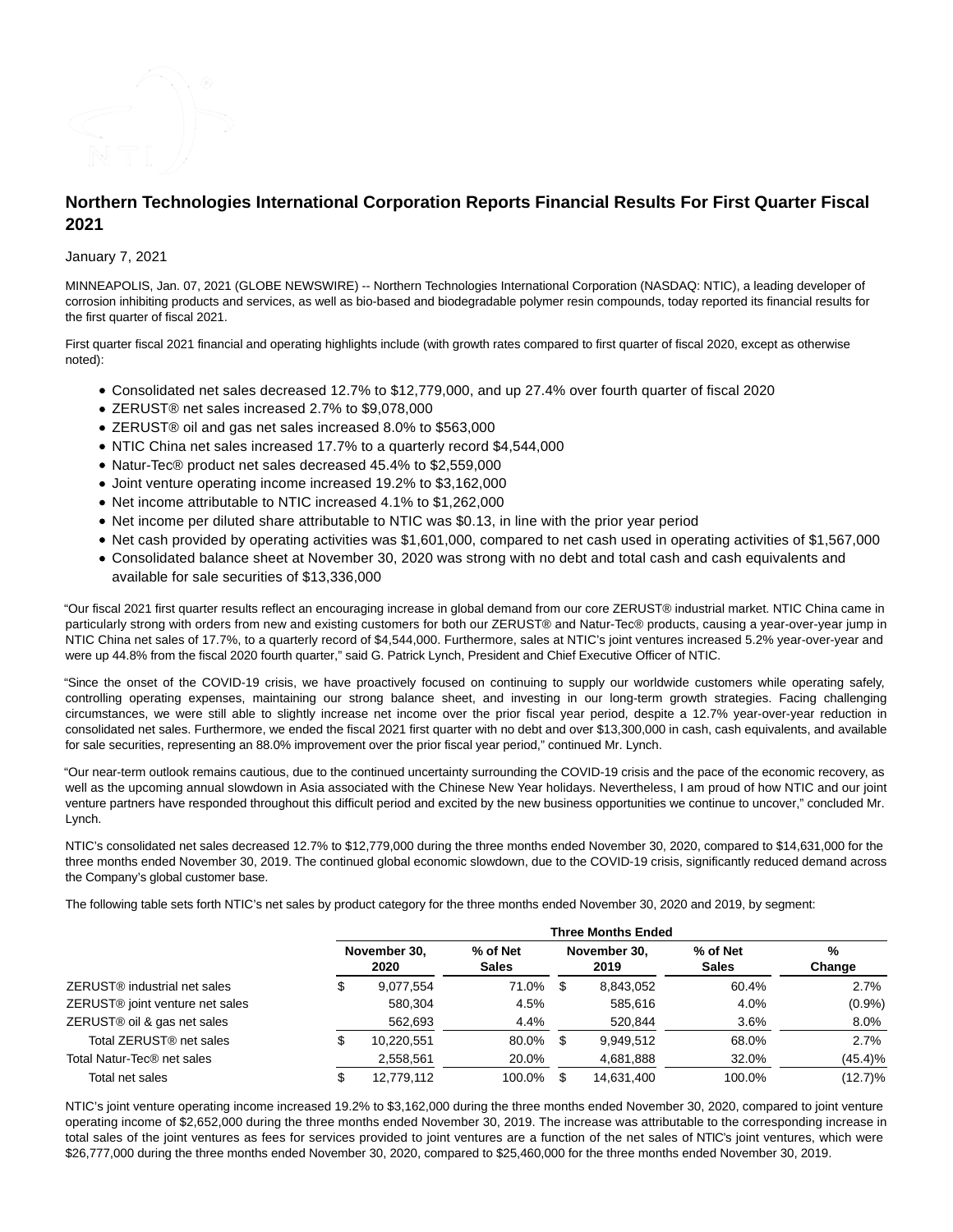Operating expenses, as a percent of net sales, for the first quarter of fiscal 2021 were 46.3%, compared to 40.3% for the same period last fiscal year. On a dollar basis, first quarter operating expenses were \$5,911,000, compared to \$5,899,000 for the same period last fiscal year.

The Company reported net income attributable to NTIC for the first quarter of fiscal 2021 of \$1,262,000, or \$0.13 per diluted share, compared to net income attributable to NTIC of \$1,213,000, or \$0.13 per diluted share for the same period last fiscal year.

NTIC's balance sheet remains strong, with no debt, and working capital of \$28,173,000 at November 30, 2020, including \$6,953,000 in cash and cash equivalents and \$6,383,000 in available for sale securities, compared to \$27,105,000 at August 31, 2020, including \$6,403,000 in cash and cash equivalents and \$5,545,000 in available for sale securities.

At November 30, 2020, the Company had \$24,961,000 of investments in joint ventures, of which over \$14,040,000, or 56.2%, is cash, with the remaining balance mostly made up of other working capital.

#### **Conference Call and Webcast**

NTIC will host a conference call today at 8:00 a.m. Central Time to review its results of operations for the first quarter of fiscal 2021 and its outlook, followed by a question-and-answer session. The conference call will be available to interested parties through a live audio webcast available through NTIC's website at www.ntic.com where the webcast will be archived and accessible for at least 12 months. The dial-in number for the conference call is (877) 670-9776 and the confirmation code is 6482797.

#### **About Northern Technologies International Corporation**

Northern Technologies International Corporation develops and markets proprietary environmentally beneficial products and services in over 60 countries either directly or via a network of subsidiaries, joint ventures, independent distributors and agents. NTIC's primary business is corrosion prevention marketed primarily under the ZERUST® brand. NTIC has been selling its proprietary ZERUST<sup>®</sup> rust and corrosion inhibiting products and services to the automotive, electronics, electrical, mechanical, military and retail consumer markets for over 40 years and in recent years has targeted and expanded into the oil and gas industry. NTIC offers worldwide on-site technical consulting for rust and corrosion prevention issues. NTIC's technical service consultants work directly with the end users of NTIC's products to analyze their specific needs and develop systems to meet their technical requirements. NTIC also markets and sells a portfolio of bio-based and biodegradable polymer resins and finished products marketed under the Natur-Tec® brand.

### **Forward-Looking Statements**

Statements contained in this release that are not historical information are forward-looking statements within the meaning of the Private Securities Litigation Reform Act of 1995. Such statements include NTIC's belief that its near-term outlook remains cautious and that it continues to uncover new business opportunities and other statements that can be identified by words such as "believes," "continues," "expects," "anticipates," "intends," "potential," "outlook," "will," "may," "would," "should," "guidance" or words of similar meaning, the use of future dates and any other statements that are not historical facts. Such forward-looking statements are based upon the current beliefs and expectations of NTIC's management and are inherently subject to risks and uncertainties that could cause actual results to differ materially from those projected or implied. Such potential risks and uncertainties include, but are not limited to, in no particular order: the effects of the COVID-19 pandemic on NTIC's business and operating results; the ability of NTIC to pay dividends; the effect of economic uncertainty and trade disputes; NTIC's dependence on the success of its joint ventures and fees and dividend distributions that NTIC receives from them; NTIC's relationships with its joint ventures and its ability to maintain those relationships; NTIC's dependence on its joint venture in Germany in particular due to its significance and the effect of a termination of this or its other joint ventures on NTIC's business and operating results; the ability of NTIC China to achieve significant sales; costs and expenses incurred by NTIC in connection with its ongoing litigation against its former Chinese joint venture partner; the effect of the United Kingdom's proposed exit from the European Union, economic slowdown and political unrest; risks associated with NTIC's international operations; exposure to fluctuations in foreign currency exchange rates and tariffs, including in particular the Euro compared to the U.S. dollar; the health of the U.S. and worldwide economies, including in particular the U.S. automotive industry; the level of growth in NTIC's markets; NTIC's investments in research and development efforts; acceptance of existing and new products; timing of NTIC's receipt of purchase orders under supply contracts; variability in sales to customers in the oil and gas industry and the effect on NTIC's quarterly financial results; increased competition; the costs and effects of complying with changes in tax, fiscal, government and other regulatory policies, including the new tax reform law, which could result in a write-down of our deferred tax assets, and rules relating to environmental, health and safety matters; pending and potential litigation; and NTIC's reliance on its intellectual property rights and the absence of infringement of the intellectual property rights of others. More detailed information on these and additional factors which could affect NTIC's operating and financial results is described in the Company's filings with the Securities and Exchange Commission, including its most recent annual report on Form 10-K for the fiscal year ended August 31, 2020 and subsequent quarterly reports on Form 10-Q. NTIC urges all interested parties to read these reports to gain a better understanding of the many business and other risks that the Company faces. Additionally, NTIC undertakes no obligation to publicly release the results of any revisions to these forward-looking statements, which may be made to reflect events or circumstances occurring after the date hereof or to reflect the occurrence of unanticipated events.

# **NORTHERN TECHNOLOGIES INTERNATIONAL CORPORATION AND SUBSIDIARIES CONSOLIDATED BALANCE SHEETS AS OF NOVEMBER 30, 2020 (UNAUDITED) AND AUGUST 31, 2020 (AUDITED)**

|                                                                         | November 30, 2020 |           | <b>August 31, 2020</b> |           |
|-------------------------------------------------------------------------|-------------------|-----------|------------------------|-----------|
| <b>ASSETS</b>                                                           |                   |           |                        |           |
| <b>CURRENT ASSETS:</b>                                                  |                   |           |                        |           |
| Cash and cash equivalents                                               | \$                | 6.953.341 |                        | 6,403,032 |
| Available for sale securities                                           |                   | 6,382,785 |                        | 5,544,722 |
| Receivables:                                                            |                   |           |                        |           |
| Trade excluding joint ventures, less allowance for doubtful accounts    |                   |           |                        |           |
| of \$120,000 as of November 30, 2020 and \$90,000 as of August 31, 2020 |                   | 9,551,519 |                        | 8.072.212 |
| Trade joint ventures                                                    |                   | 675,391   |                        | 475,900   |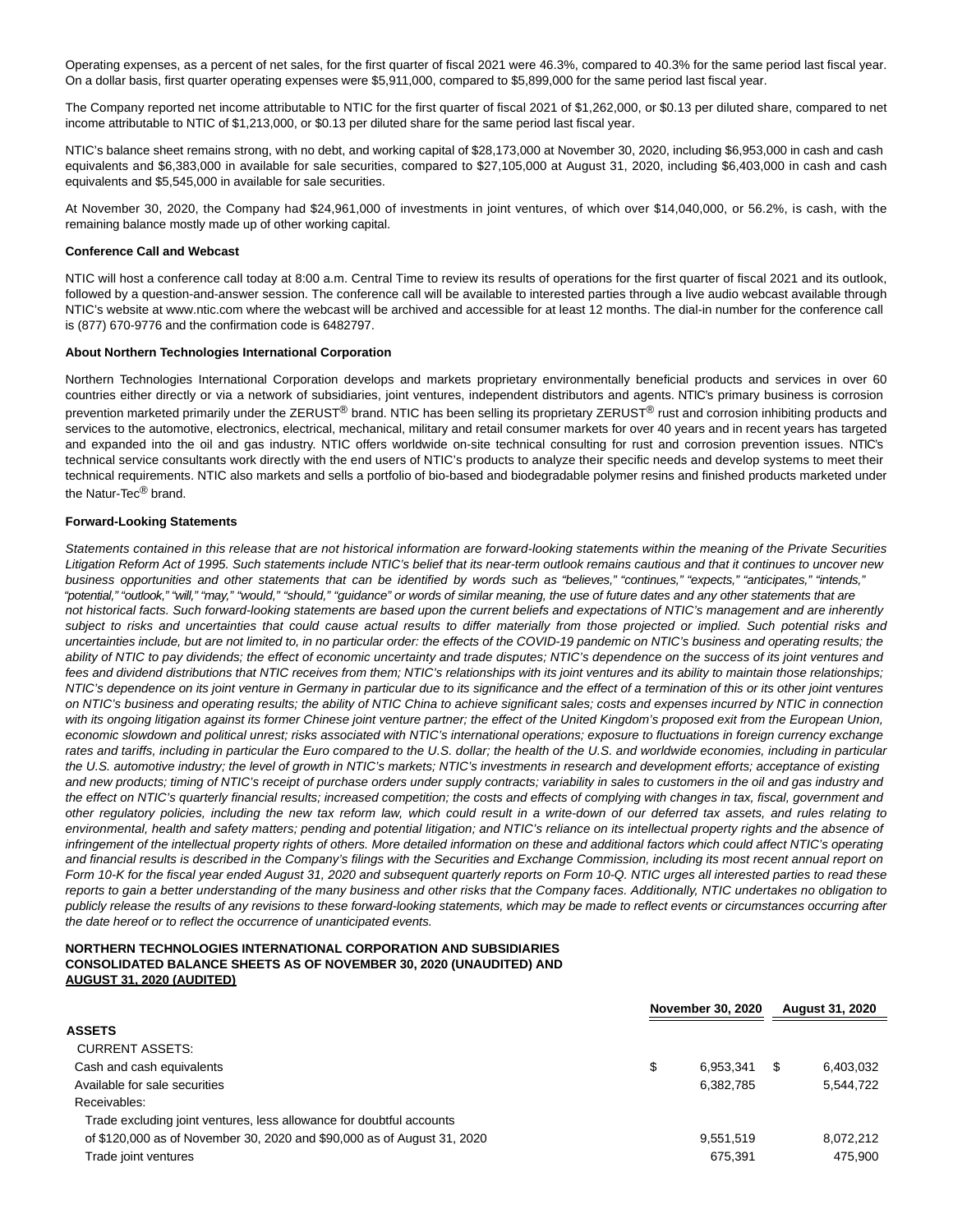| Fees for services provided to joint ventures                                             | 1,149,165        | 927,286          |
|------------------------------------------------------------------------------------------|------------------|------------------|
| Income taxes                                                                             | 10,898           | 19,907           |
| Inventories                                                                              | 9,835,135        | 10,961,796       |
| Prepaid expenses                                                                         | 917,570          | 797,495          |
| Total current assets                                                                     | 35,475,804       | 33,202,350       |
| PROPERTY AND EQUIPMENT, NET                                                              | 7,224,297        | 7,110,789        |
| OTHER ASSETS:                                                                            |                  |                  |
| Investments in joint ventures                                                            | 24,961,205       | 24,090,826       |
| Deferred income taxes                                                                    | 209,220          | 209,729          |
| Patents and trademarks, net                                                              | 782,423          | 802,006          |
| Operating lease right of use asset                                                       | 552,103          | 658,788          |
| Total other assets                                                                       | 26,504,951       | 25,761,349       |
| <b>Total assets</b>                                                                      | \$<br>69,205,052 | \$<br>66,074,488 |
| <b>LIABILITIES AND EQUITY</b>                                                            |                  |                  |
| <b>CURRENT LIABILITIES:</b>                                                              |                  |                  |
| Accounts payable                                                                         | \$<br>4,379,475  | \$<br>3,205,241  |
| Income taxes payable                                                                     | 486,800          | 310,922          |
| Accrued liabilities:                                                                     |                  |                  |
| Payroll and related benefits                                                             | 1,304,018        | 1,314,978        |
| Other                                                                                    | 856,532          | 880,118          |
| Current portion of operating lease                                                       | 276,061          | 386,345          |
| <b>Total current liabilities</b>                                                         | 7,302,886        | 6,097,604        |
| LONG-TERM LIABILITIES:                                                                   |                  |                  |
| Operating lease, less current portion                                                    | 276,042          | 272,443          |
| Total long-term liabilities                                                              | 276,042          | 272,443          |
| <b>COMMITMENTS AND CONTINGENCIES</b>                                                     |                  |                  |
| EQUITY:                                                                                  |                  |                  |
| Preferred stock, no par value; authorized 10,000 shares; none issued and<br>outstanding  |                  |                  |
| Common stock, \$0.02 par value per share; authorized 15,000,000                          |                  |                  |
| shares as of November 30, 2020 and August 31, 2020; issued and outstanding 9,104,636 and |                  |                  |
| 9,099,990, respectively                                                                  | 182,093          | 182,000          |
| Additional paid-in capital                                                               | 17,632,811       | 17,415,043       |
| Retained earnings                                                                        | 43,735,209       | 42,472,810       |
| Accumulated other comprehensive loss                                                     | (3, 179, 678)    | (3,410,438)      |
| Stockholders' equity                                                                     | 58,370,435       | 56,659,415       |
| Non-controlling interests                                                                | 3,255,689        | 3,045,026        |
| Total equity                                                                             | 61,626,124       | 59,704,441       |
| Total liabilities and equity                                                             | \$<br>69,205,052 | \$<br>66,074,488 |

## **NORTHERN TECHNOLOGIES INTERNATIONAL CORPORATION AND SUBSIDIARIES CONSOLIDATED STATEMENTS OF OPERATIONS (UNAUDITED) FOR THE THREE MONTHS ENDED NOVEMBER 30, 2020 AND 2019**

|                                              | <b>Three Months Ended</b> |    |                   |  |
|----------------------------------------------|---------------------------|----|-------------------|--|
|                                              | <b>November 30, 2020</b>  |    | November 30, 2019 |  |
| <b>NET SALES:</b>                            |                           |    |                   |  |
| Net sales, excluding joint ventures          | \$<br>12,198,808          | -S | 14,045,784        |  |
| Net sales, to joint ventures                 | 580,304                   |    | 585,616           |  |
| Total net sales                              | 12,779,112                |    | 14,631,400        |  |
| Cost of goods sold                           | 8,313,321                 |    | 9,805,084         |  |
| Gross profit                                 | 4,465,791                 |    | 4,826,316         |  |
| <b>JOINT VENTURE OPERATIONS:</b>             |                           |    |                   |  |
| Equity in income from joint ventures         | 1,825,712                 |    | 1,293,990         |  |
| Fees for services provided to joint ventures | 1,336,561                 |    | 1,358,325         |  |
| Total joint venture operations               | 3,162,273                 |    | 2.652.315         |  |